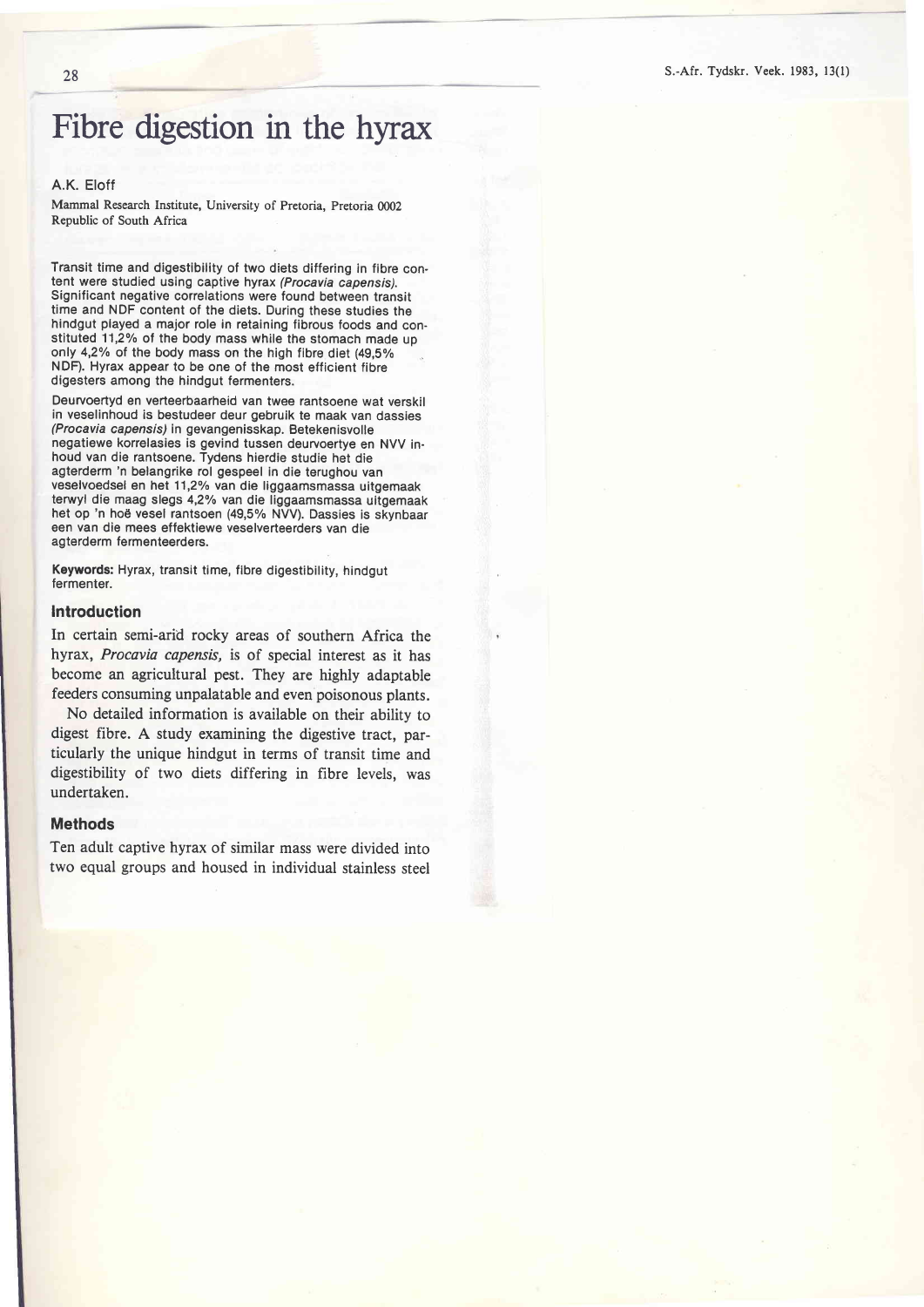cages at room temperature (26 $^{\circ}$  C). Each was given a different fibre diet containing *15,5070* and 49,5% NDF, respectively. Water was freely available. Following an adaptation period of four weeks, digestibility trials lasting seven days were carried out.

The transit time of digesta was measured by incorporating coloured plastic particles into the pelleted diets. Pellets were fed and faeces samples collected every hour for two days to calculate the first and last appearance of the plastic particles.

Prior to sacrificing the animals, each group was starved for 24 h before being fed pellets with plastic particles at 03h00 on the morning of the ingesta movement experiment. One hyrax from each group was then killed at six hour intervals commencing at 07h00. After sacrifice, the masses and volumes of the contents of stomachs, sacs and caeca were recorded.



Figure 1 Gastro-intestinal tract of the hyrax *Procavia capensis.* Symbols represent the stomach (s); small intestine (si); sacculation (sa); proximal colon (pc); caeca (c); distal colon (dc). Bar represents a length of 1 cm = 5 em.

All diet and faeces samples were oven dried at  $75^{\circ}$  C until the mass remained constant. GE was determined on the dried samples by calorimeter combustion. The fibre content was determined by the method of Van Soest (1964) using a Fibretec 1020 hot extraction apparatus. Two-way analysis of variance was used to test for differences between the two most important fibre digesting gut regions, the sacculation and caeca.

### **Results**

### Digestive system

The digestive system of the hyrax is shown schematically in Figure 1 and for this study was separated into six segments as illustrated.

### Transit time

Hyrax fed diet 2 showed a significantly slower transit time of digest compared with hyrax fed diet 1, as is demonstrated by the 14-h difference both in the times of the first and last appearance (Table la). At least 16 h was required for particles to reach the caeca of hyrax fed diet 2 compared with 10 h for diet 1. Significant negative correlations were found between transit time and NDF content of the diets *(r =*  $-0,97$ ).

**Table 1a** Mean transit time of digesta through ten hyrax fed on two different diets (hours). Values are means  $\pm$  standard deviation of five animals per treatment. ( $\star$  = different at *P*<0,05)

| sa | Diet | First<br>appearance | Last<br>appearance | Significant differences<br>between fibre levels |
|----|------|---------------------|--------------------|-------------------------------------------------|
|    |      | $34 \pm 2.0$        | $48 \pm 3.0$       |                                                 |
|    |      | $44 \pm 1.0$        | $59 \pm 9.0$       |                                                 |

# **Table 1b** Ingesta movement in the digestive tracts of

|  | Diet | Animal No.     | Time between<br>feeding and<br>killing | Furthest gut part<br>containing plastic<br>particles |
|--|------|----------------|----------------------------------------|------------------------------------------------------|
|  |      |                | 4                                      | Sac                                                  |
|  |      | $\overline{2}$ | 10                                     | Caeca                                                |
|  |      | 3              | 16                                     | Caeca                                                |
|  |      | 4              | 22                                     | Caeca                                                |
|  | 2    | 5              | 4                                      | Sac                                                  |
|  |      | 6              | 10                                     | Sac                                                  |
|  |      | 7              | 16                                     | Caeca                                                |
|  |      | 8              | 22                                     | Caeca                                                |

# Digestive tract content masses and volumes

Mean masses and volumes of the contents of stomach, sac and caeca of hyrax fed diet 1 were significantly lower than those fed diet 2 (Table 2). The stomach content mass expressed as % of body mass was 2,9 and 4,2 for diet 1 and 2, respectively. The values for the sac content were 3,2 and 7,7, and 2,0 and 3,5 for the caeca content, respectively.